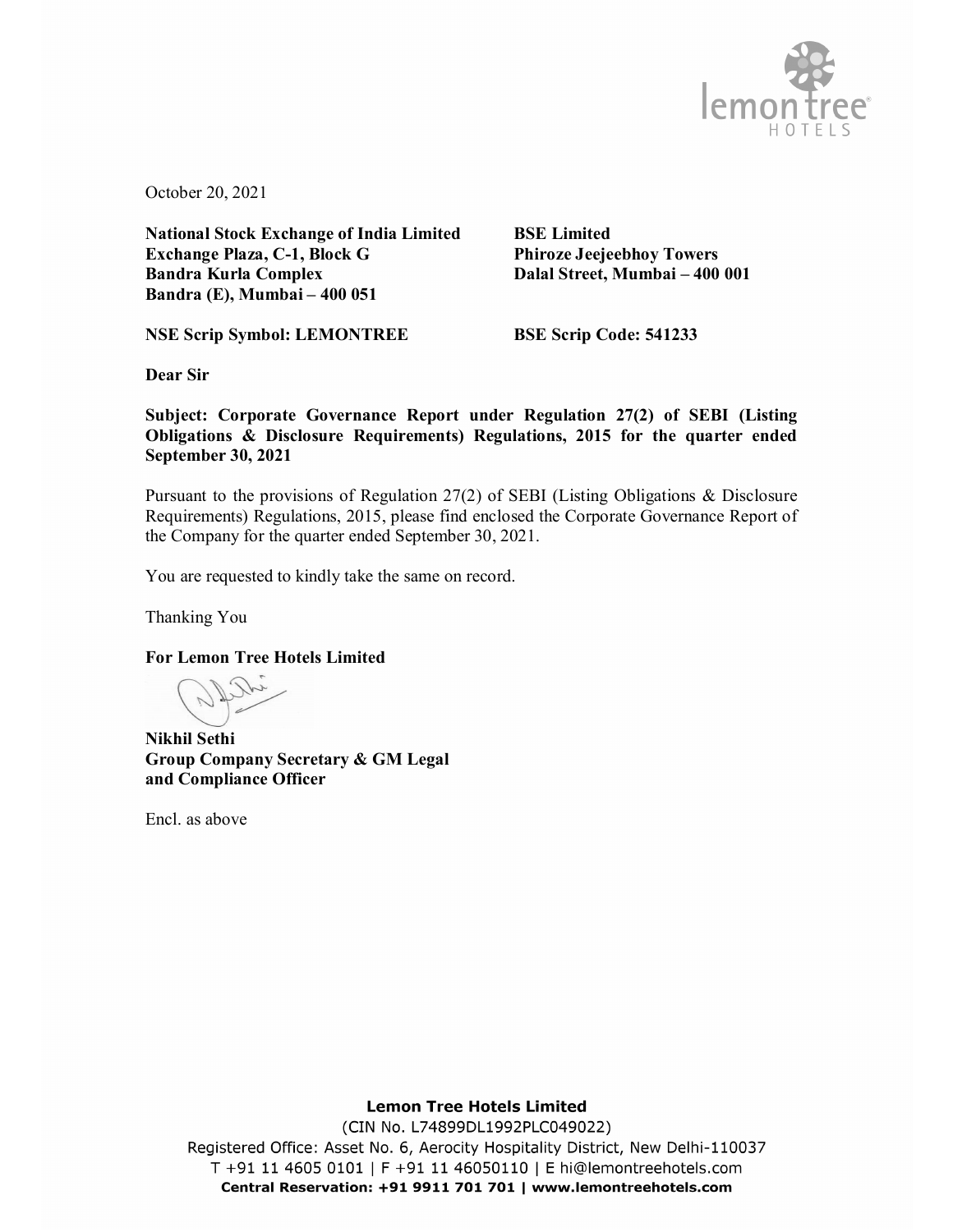## **ANNEXURE I**

#### **Format to be submitted by listed entity on quarterly basis**

1. Name of Listed Entity<br>2. Quarter ending

- Lemon Tree Hotels Limited<br>- **30-Sep-2021** 

## **i. Composition Of Board Of Director**

| Tit               | Name of   | <b>DIN</b> | Categ      | Sub     | Initial | Date   | Date  | Ten | Dat          | Whet  | Date of No. of  |          | No of                    | No of             | No of post of      | Memb   | Rem   |
|-------------------|-----------|------------|------------|---------|---------|--------|-------|-----|--------------|-------|-----------------|----------|--------------------------|-------------------|--------------------|--------|-------|
| le                | the       |            | ory        | Categor | Date    | of     | of    | ure | e of         | her   |                 |          | passing Director Indepen | members           | Chairperson in     | ership | arks  |
| (M <sup>o</sup> ) | Director  |            | (Chairp    | y       | of      | Appoin | cess  |     | <b>Birth</b> | speci | special ship in |          | dent                     | hips in           | Audit/             | in     |       |
| r./               |           |            | erson      |         | Appoi   | tment  | ation |     |              | al    | resoluti        | listed   | <b>Directors</b>         | Audit/            | Stakeholder        | Comm   |       |
| M                 |           |            | /Exec      |         | ntme    |        |       |     |              | resol | on              | entities | hip in                   | Stakehol          | Committee held     | ittees |       |
| s)                |           |            | utive/     |         | nt      |        |       |     |              | ution |                 | includin | listed                   | der               | in listed entities | of the |       |
|                   |           |            | Non-       |         |         |        |       |     |              | pass  |                 | g this   |                          | entities Committe | including this     | Comp   |       |
|                   |           |            | Exec       |         |         |        |       |     |              | ed?   |                 | listed   | including                | e(s)              | listed entity      | any    |       |
|                   |           |            | utive/     |         |         |        |       |     |              |       |                 | entity   | this                     | including         |                    |        |       |
|                   |           |            | Indep      |         |         |        |       |     |              |       |                 |          | listed                   | this listed       |                    |        |       |
|                   |           |            | ende       |         |         |        |       |     |              |       |                 |          | entity                   | entity            |                    |        |       |
|                   |           |            | nt/        |         |         |        |       |     |              |       |                 |          |                          |                   |                    |        |       |
|                   |           |            | Nomi       |         |         |        |       |     |              |       |                 |          |                          |                   |                    |        |       |
|                   |           |            | nee)       |         |         |        |       |     |              |       |                 |          |                          |                   |                    |        |       |
| Mr.               | Patanjali | 0000       | $C$ &      | MD      | $07 -$  | $01-$  |       |     | 09-          | NA    |                 |          | $\boldsymbol{0}$         | $\mathbf{1}$      | $\boldsymbol{0}$   | SC,    |       |
|                   | Govind    | 2974       | <b>ED</b>  |         | Oct-    | Apr-   |       |     | Feb-         |       |                 |          |                          |                   |                    | RC     |       |
|                   | Keswani   |            |            |         | 2002    | 2018   |       |     | 1959         |       |                 |          |                          |                   |                    |        |       |
| Mrs.              | Rattan    | 0531       | ED         | MD      | $12 -$  | $01 -$ |       |     | $12 -$       | NA    |                 | 1        | $\overline{0}$           |                   | $\mathbf{0}$       | SC     |       |
|                   | Keswani   | 7766       |            |         | Dec-    | Jan-   |       |     | Feb-         |       |                 |          |                          |                   |                    |        |       |
|                   |           |            |            |         | 2012    | 2020   |       |     | 1961         |       |                 |          |                          |                   |                    |        |       |
| Mr.               | Aditya    | 0720       | <b>NED</b> |         | $17 -$  | $17-$  |       |     | $07 -$       | NA    |                 |          | $\overline{0}$           | $\mathbf{0}$      | $\mathbf{0}$       |        |       |
|                   | Madhav    | 8901       |            |         | Jun-    | Jun-   |       |     | May-         |       |                 |          |                          |                   |                    |        |       |
|                   | Keswani   |            |            |         | 2015    | 2015   |       |     | 1991         |       |                 |          |                          |                   |                    |        |       |
| Mr.               | Willem    | 0790       | <b>NED</b> |         | $09 -$  | $09 -$ |       |     | $06 -$       | NA    |                 |          | $\overline{0}$           | $\boldsymbol{0}$  | $\boldsymbol{0}$   |        | He is |
|                   | Albertus  | 2239       |            |         | Aug-    | Aug-   |       |     | Nov-         |       |                 |          |                          |                   |                    |        | a     |
|                   | Hazeleg   |            |            |         | 2017    | 2017   |       |     | 1968         |       |                 |          |                          |                   |                    |        | Forei |
|                   | er        |            |            |         |         |        |       |     |              |       |                 |          |                          |                   |                    |        | gn    |
|                   |           |            |            |         |         |        |       |     |              |       |                 |          |                          |                   |                    |        | Direc |
|                   |           |            |            |         |         |        |       |     |              |       |                 |          |                          |                   |                    |        | tor   |
|                   |           |            |            |         |         |        |       |     |              |       |                 |          |                          |                   |                    |        |       |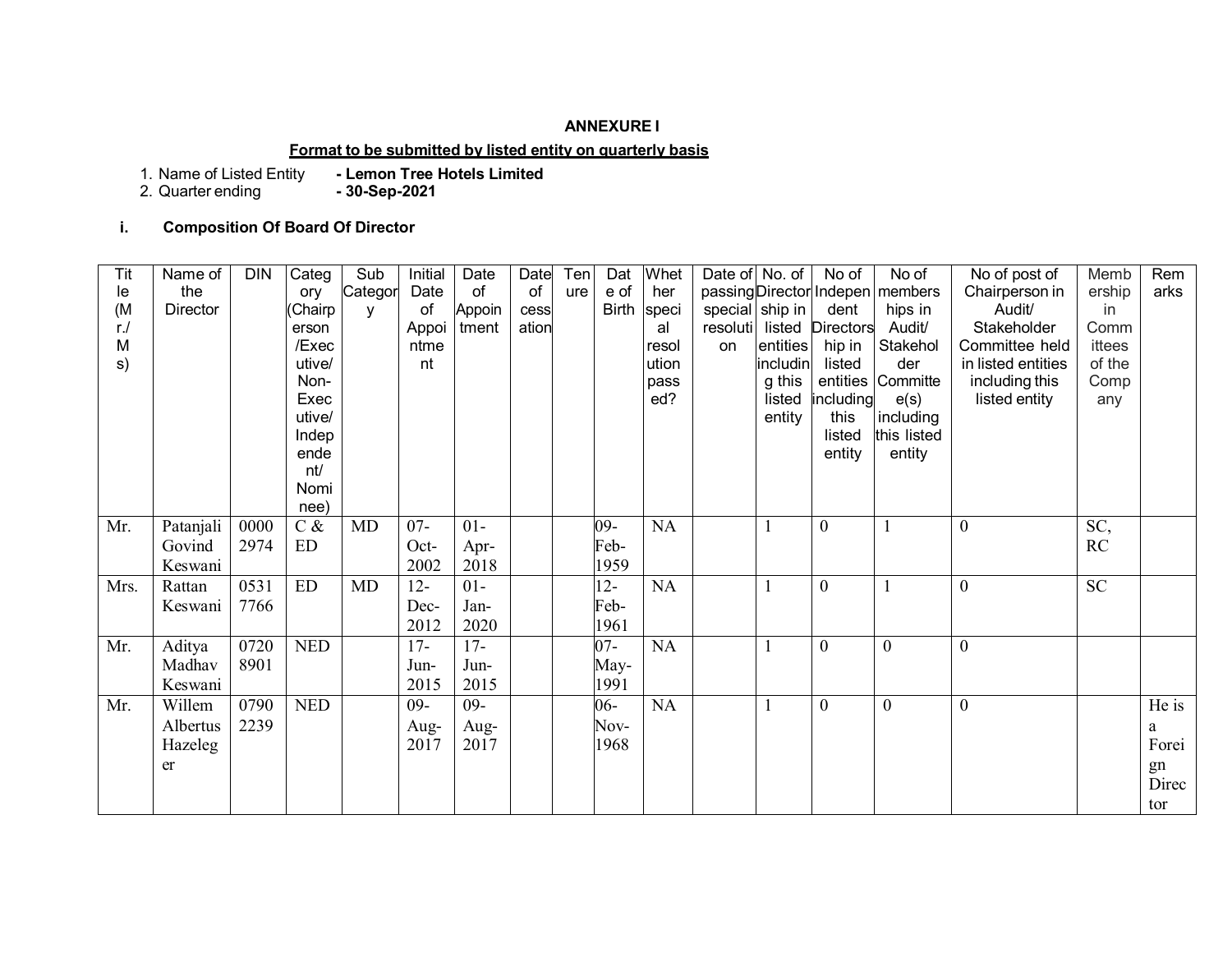| Mrs. | Freyan         | 0096 | ID | $15 -$ | $15 -$ | 51 | $23 -$ | <b>NA</b> |                |                | $\overline{2}$ |                  | AC, S           |
|------|----------------|------|----|--------|--------|----|--------|-----------|----------------|----------------|----------------|------------------|-----------------|
|      | Jamshed        | 5073 |    | Jun-   | Jun-   |    | Dec-   |           |                |                |                |                  | C, NR           |
|      | Desai          |      |    | 2017   | 2017   |    | 1961   |           |                |                |                |                  | $\mathcal{C}$   |
| Mr.  | Paramar        | 0714 | ID | $15-$  | $15-$  | 51 | $15-$  | NA        | $\overline{2}$ | $\overline{2}$ | $\overline{2}$ | $\boldsymbol{0}$ | SC <sub>N</sub> |
|      | tha            | 5770 |    | Jun-   | Jun-   |    | Mar-   |           |                |                |                |                  | RC              |
|      | Saikia         |      |    | 2017   | 2017   |    | 1962   |           |                |                |                |                  |                 |
| Mr.  | Pradeep        | 0519 | ID | $05 -$ | $05 -$ | 45 | $14-$  | NA        |                |                | $\overline{2}$ |                  | AC, R           |
|      | Mathur         | 8770 |    | Dec-   | Dec-   |    | Sep-   |           |                |                |                |                  | C, NR           |
|      |                |      |    | 2017   | 2017   |    | 1957   |           |                |                |                |                  | $\mathcal{C}$   |
| Mr.  | Arvind         | 0093 | ID | $15 -$ | $15 -$ | 51 | $28 -$ | NA        | $\overline{2}$ |                |                | 0                |                 |
|      | Singhania      | 4017 |    | Jun-   | Jun-   |    | May-   |           |                |                |                |                  |                 |
|      |                |      |    | 2017   | 2017   |    | 1964   |           |                |                |                |                  |                 |
| Mr.  | Ashish         | 0000 | ID | $15 -$ | $15 -$ | 51 | $18-$  | NA        |                |                | $\overline{2}$ |                  | AC              |
|      | Kumar          | 4364 |    | Jun-   | Jun-   |    | Nov-   |           |                |                |                |                  |                 |
|      | Guha           |      |    | 2017   | 2017   |    | 1956   |           |                |                |                |                  |                 |
| Mr.  | Arinda         | 0157 | ID | $11 -$ | $11 -$ | 30 | $04 -$ | NA        | $\overline{2}$ | $\overline{2}$ | $\overline{2}$ | 0                | AC,             |
|      | m              | 0746 |    | Apr-   | Apr-   |    | Mar-   |           |                |                |                |                  | RC,             |
|      | Kumar          |      |    | 2019   | 2019   |    | 1962   |           |                |                |                |                  | <b>NRC</b>      |
|      | <b>Bhattac</b> |      |    |        |        |    |        |           |                |                |                |                  |                 |
|      | harya          |      |    |        |        |    |        |           |                |                |                |                  |                 |
| Mr.  | Niten          | 0061 | ID | $06 -$ | $06 -$ | 11 | $02 -$ | NA        | 3              | 3              | $\overline{3}$ | $\boldsymbol{0}$ | AC,             |
|      | Malhan         | 4624 |    | Nov-   | Nov-   |    | Aug-   |           |                |                |                |                  | RC,             |
|      |                |      |    | 2020   | 2020   |    | 1971   |           |                |                |                |                  | <b>NRC</b>      |

| <b>Company Remarks</b>                            | Mr. Patanjali Govind Keswani is the Chairman & Managing Director of the<br>Company |
|---------------------------------------------------|------------------------------------------------------------------------------------|
| <b>Whether Permanent</b><br>chairperson appointed | Yes                                                                                |
| Whether Chairperson is<br>related to MD or CEO    | Yes                                                                                |

# **ii. Composition of Committees**

## **a. Audit Committee**

| . ات | Name of the Director | Category | Chairperson/Membership | Appointment | <b>Cessation Date</b> |
|------|----------------------|----------|------------------------|-------------|-----------------------|
| No.  |                      |          |                        | Date        |                       |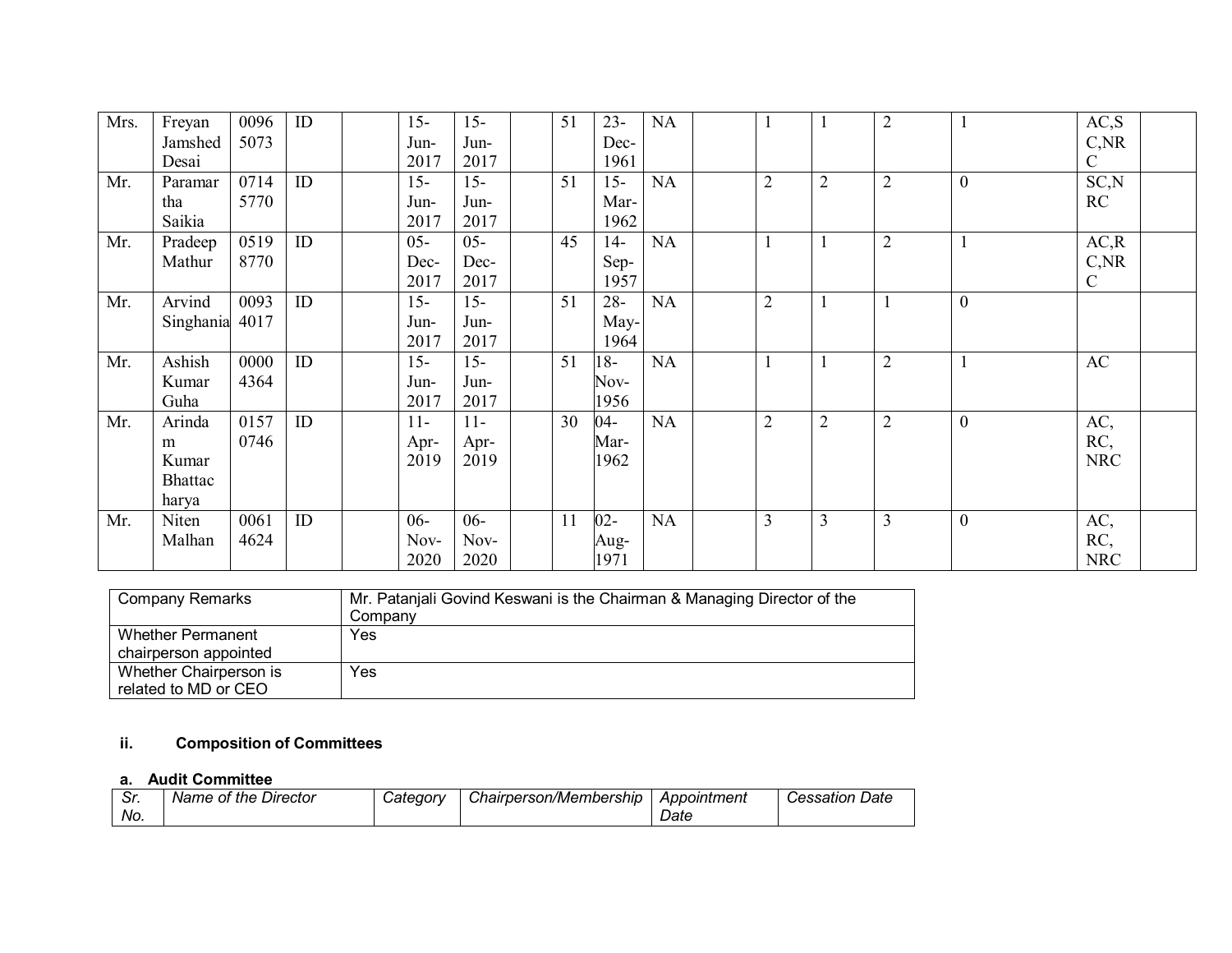| Pradeep Mathur       | ID | Chairperson | 09-Aug-2018   |
|----------------------|----|-------------|---------------|
| Ashish Kumar Guha    | ID | Member      | 15-Jun-2017   |
| Niten Malhan         | ID | Member      | $06-Nov-2020$ |
| Freyan Jamshed Desai | ID | Member      | 09-Feb-2021   |
| Arindam Kumar        | ID | Member      | 13-Feb-2020   |
| <b>Bhattacharya</b>  |    |             |               |

|                | <b>Company Remarks</b>                     |          |                        |               |                       |
|----------------|--------------------------------------------|----------|------------------------|---------------|-----------------------|
|                | <b>Whether Permanent</b>                   | Yes      |                        |               |                       |
|                | chairperson appointed                      |          |                        |               |                       |
| b.             | <b>Stakeholders Relationship Committee</b> |          |                        |               |                       |
| Sr.            | Name of the Director                       | Category | Chairperson/Membership | Appointment   | <b>Cessation Date</b> |
| No.            |                                            |          |                        | Date          |                       |
|                | Freyan Jamshed Desai                       | ID       | Chairperson            | 15-Jun-2017   |                       |
| $\overline{2}$ | Patanjali Govind Keswani                   | C & E D  | Member                 | 15-Jun-2017   |                       |
| 3              | Rattan Keswani                             | ED.      | Member                 | 15-Jun-2017   |                       |
| $\overline{4}$ | Paramartha Saikia                          | ID       | Member                 | $11-Apr-2019$ |                       |

| Company<br>Remarks       |     |
|--------------------------|-----|
| <b>Whether Permanent</b> | Yes |
| chairperson appointed    |     |

#### **c. Risk Management Committee**

| Sr.            | Name of the Director     | Category | Chairperson/Membership | Appointment | <b>Cessation Date</b> |
|----------------|--------------------------|----------|------------------------|-------------|-----------------------|
| No.            |                          |          |                        | Date        |                       |
|                | Pradeep Mathur           | ID       | Chairperson            | 09-Feb-2021 |                       |
|                | Patanjali Govind Keswani | C & E D  | Member                 | 29-May-2019 |                       |
|                | Niten Malhan             | ID       | Member                 | 09-Feb-2021 |                       |
| $\overline{4}$ | Arindam Kumar            | ID       | Member                 | 09-Feb-2021 |                       |
|                | Bhattacharya             |          |                        |             |                       |
| 5              | Vikramjit Singh          | Member   | Member                 | 29-May-2019 |                       |
|                | Kapil Sharma             | Member   | Member                 | 09-Feb-2021 |                       |

| Company Remarks            |     |
|----------------------------|-----|
| <b>Whether Permanent</b>   | Yes |
| i appointed<br>chairperson |     |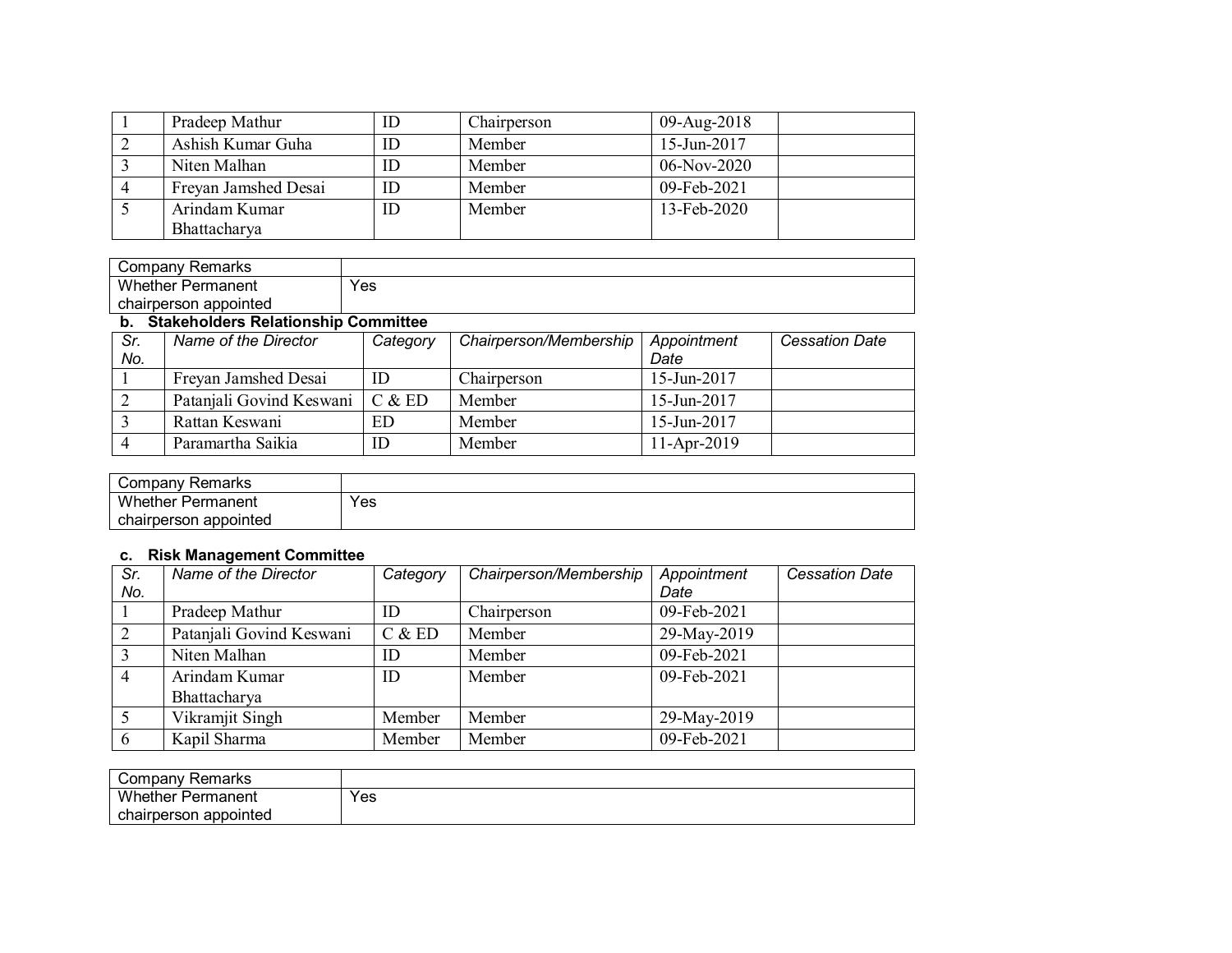| Sr.<br>No. | Name of the Director | Category | Chairperson/Membership | Appointment<br>Date | <b>Cessation Date</b> |
|------------|----------------------|----------|------------------------|---------------------|-----------------------|
|            | Niten Malhan         | ID       | Chairperson            | 06-Nov-2020         |                       |
|            | Paramartha Saikia    | ID       | Member                 | 09-Aug-2018         |                       |
|            | Pradeep Mathur       | ID       | Member                 | 05-Dec-2017         |                       |
|            | Freyan Jamshed Desai | ID       | Member                 | $11-Apr-2019$       |                       |
|            | Arindam Kumar        | ID       | Member                 | 06-Nov-2020         |                       |
|            | Bhattacharya         |          |                        |                     |                       |

### **d. Nomination and Remuneration Committee**

| Company Remarks          |     |
|--------------------------|-----|
| <b>Whether Permanent</b> | Yes |
| chairperson appointed    |     |

## iii. **Meeting of Board of Directors**

| Date(s) of Meeting<br>(if any) in the<br>previous quarter | Date(s) of Meeting<br>(if any) in the<br>relevant quarter | Whether<br>requirement of<br>Quorum met | Number of<br>Directors present   Directors present | Number of Independent |
|-----------------------------------------------------------|-----------------------------------------------------------|-----------------------------------------|----------------------------------------------------|-----------------------|
| $15$ -Jun-2021                                            | 11-Aug-2021                                               | Yes                                     |                                                    |                       |

| Company Remarks               |    |
|-------------------------------|----|
| Maximum gap between any       | 56 |
| two consecutive (in number of |    |
| days)                         |    |

## iv. **Meeting of Committees**

| `the<br>Nan<br>me ot | Date(s<br>וח ו | O1<br>AIS' | Whether | Number of | Number of |
|----------------------|----------------|------------|---------|-----------|-----------|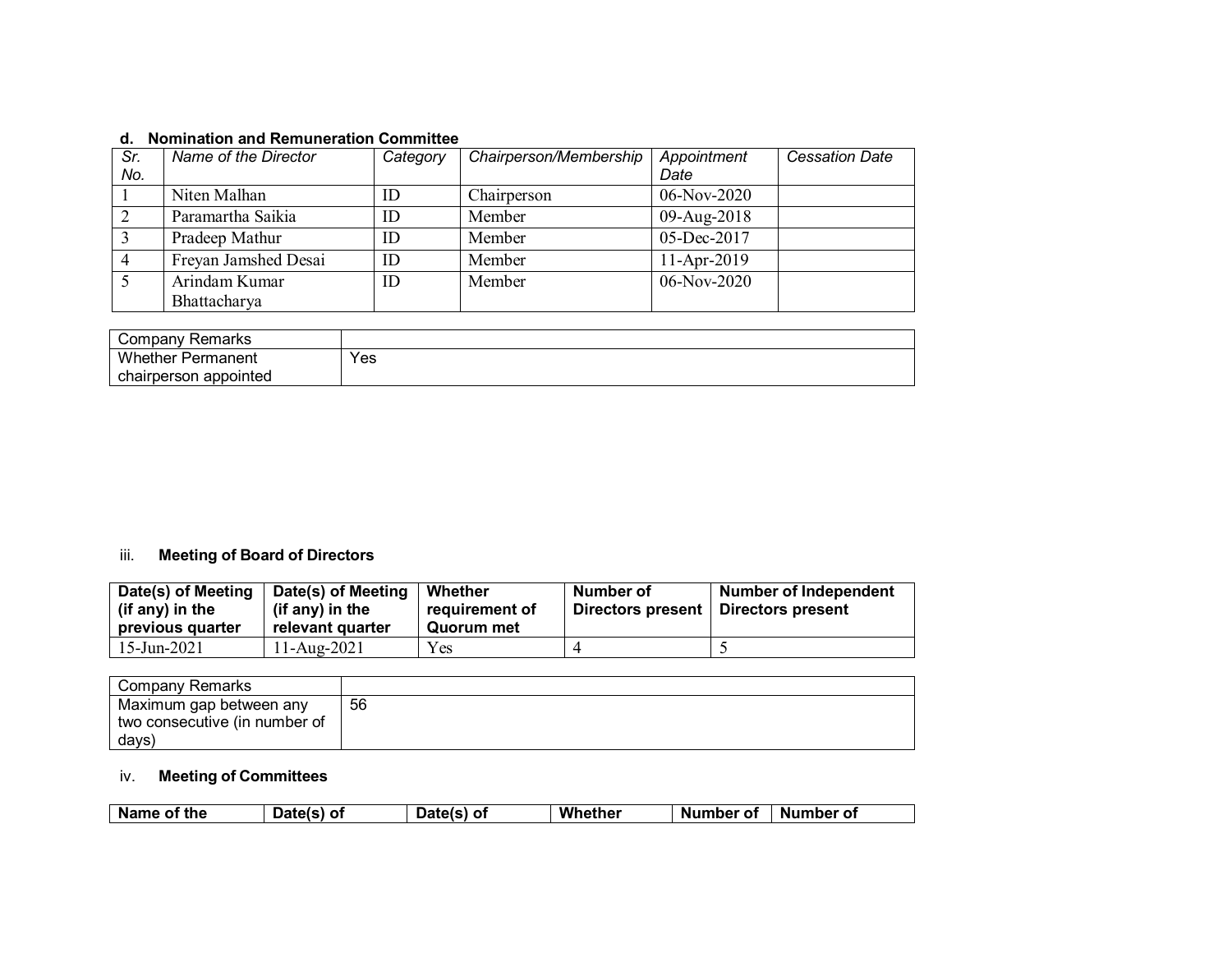| <b>Committee</b>       | meeting during<br>of the committee<br>in the previous<br>quarter | meeting of the<br>committee in the<br>relevant quarter | requirement<br>of Quorum<br>met (Yes/No) | <b>Directors</b><br>present | independent<br>directors<br>present |
|------------------------|------------------------------------------------------------------|--------------------------------------------------------|------------------------------------------|-----------------------------|-------------------------------------|
| <b>Audit Committee</b> | 03-May-2021                                                      |                                                        | Yes                                      |                             |                                     |
| <b>Audit Committee</b> | 14-Jun-2021                                                      |                                                        | Yes                                      |                             | 5                                   |
| <b>Audit Committee</b> |                                                                  | 10-Aug-2021                                            | Yes                                      |                             | $\overline{4}$                      |
| <b>Stakeholders</b>    |                                                                  | 11-Aug-2021                                            | Yes                                      | $\overline{2}$              | $\overline{2}$                      |
| Relationship           |                                                                  |                                                        |                                          |                             |                                     |
| Committee              |                                                                  |                                                        |                                          |                             |                                     |
| Risk Management        |                                                                  | 05-Aug-2021                                            | Yes                                      |                             | $\overline{2}$                      |
| Committee              |                                                                  |                                                        |                                          |                             |                                     |

| Company Remarks               |    |
|-------------------------------|----|
| Maximum gap between any       | 56 |
| two consecutive (in number of |    |
| days) [Only for Audit         |    |
| Committeel                    |    |

## v. **Related Party Transactions**

| <b>Subject</b>                                                                                            | <b>Compliance status</b><br>(Yes/No/NA) | <b>Remark</b> |
|-----------------------------------------------------------------------------------------------------------|-----------------------------------------|---------------|
| Whether prior approval of audit committee obtained                                                        | Yes                                     |               |
| Whether shareholder approval obtained for material RPT                                                    | Not Applicable                          |               |
| Whether details of RPT entered into pursuant to omnibus<br>approval have been reviewed by Audit Committee | Yes                                     |               |

| Disclosure of notes on related  |  |
|---------------------------------|--|
| party transactions and          |  |
| Disclosure of notes of material |  |
| related party transactions      |  |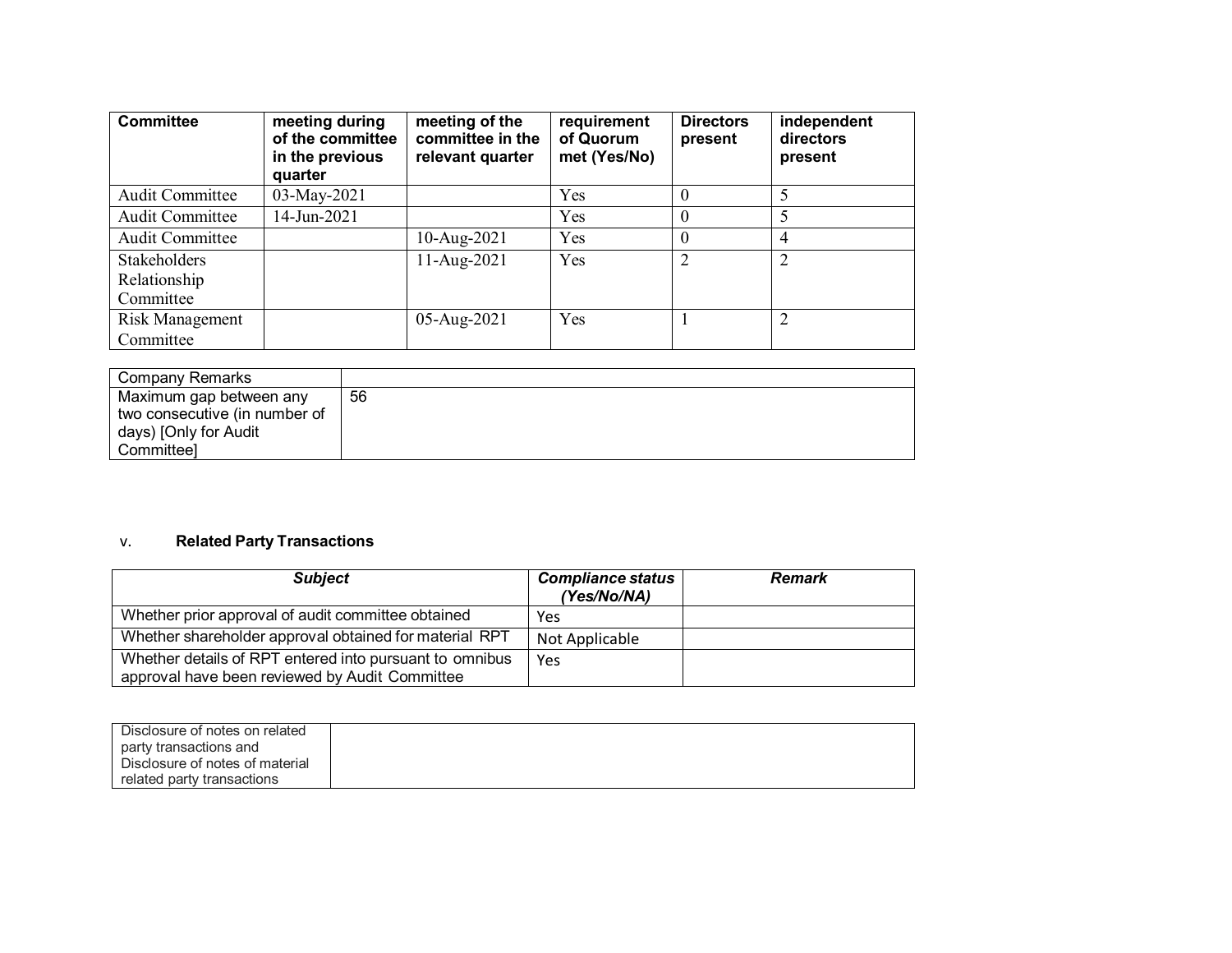#### **VI. Affirmations**

- 1. The composition of Board of Directors is in terms of SEBI (Listing obligations and disclosure requirements) Regulations, 2015. **Yes**
- 2. The composition of the following committees is in terms of SEBI(Listing obligations and disclosure requirements) Regulations, 2015
	- a. Audit Committee **Yes**
	- b. Nomination & remuneration committee **Yes**
	- c. Stakeholders relationship committee **Yes**
	- d. Risk management committee (applicable to the top 100 listed entities) **- Yes**
- 3. The committee members have been made aware of their powers, role and responsibilities as specified in SEBI (Listing obligations and disclosure requirements) Regulations, 2015. **- Yes**
- 4. The meetings of the board of directors and the above committees have been conducted in the manner as specified in SEBI (Listing obligations and disclosure requirements) Regulations, 2015.**- Yes**
- 5. a. This report and/or the report submitted in the previous quarter has been placed before Board of Directors. **- Yes** b. Any comments/observations/advice of Board of Directors may be mentioned here:

| <b>Name</b>        | <b>NIKHIL SETHI</b>                               |
|--------------------|---------------------------------------------------|
|                    |                                                   |
| <b>Designation</b> | <b>Company Secretary &amp; Compliance Officer</b> |
|                    |                                                   |

#### **ANNEXURE III**

#### **Affirmations**

| <b>Broad Heading</b>                                                                                                                                                                          | <b>Regulation</b><br><b>Number</b> | <b>Compliance</b><br><b>Status</b> | <b>Company Remark</b> |
|-----------------------------------------------------------------------------------------------------------------------------------------------------------------------------------------------|------------------------------------|------------------------------------|-----------------------|
| Copy of the annual report<br>including balance sheet, profit<br>and loss account, directors<br>report, corporate governance<br>report, business responsibility<br>report displayed on website | 46(2)                              | Yes                                |                       |
| Presence of Chairperson of<br>Audit Committee at the Annual<br><b>General Meeting</b>                                                                                                         | 18(1)(d)                           | Yes                                |                       |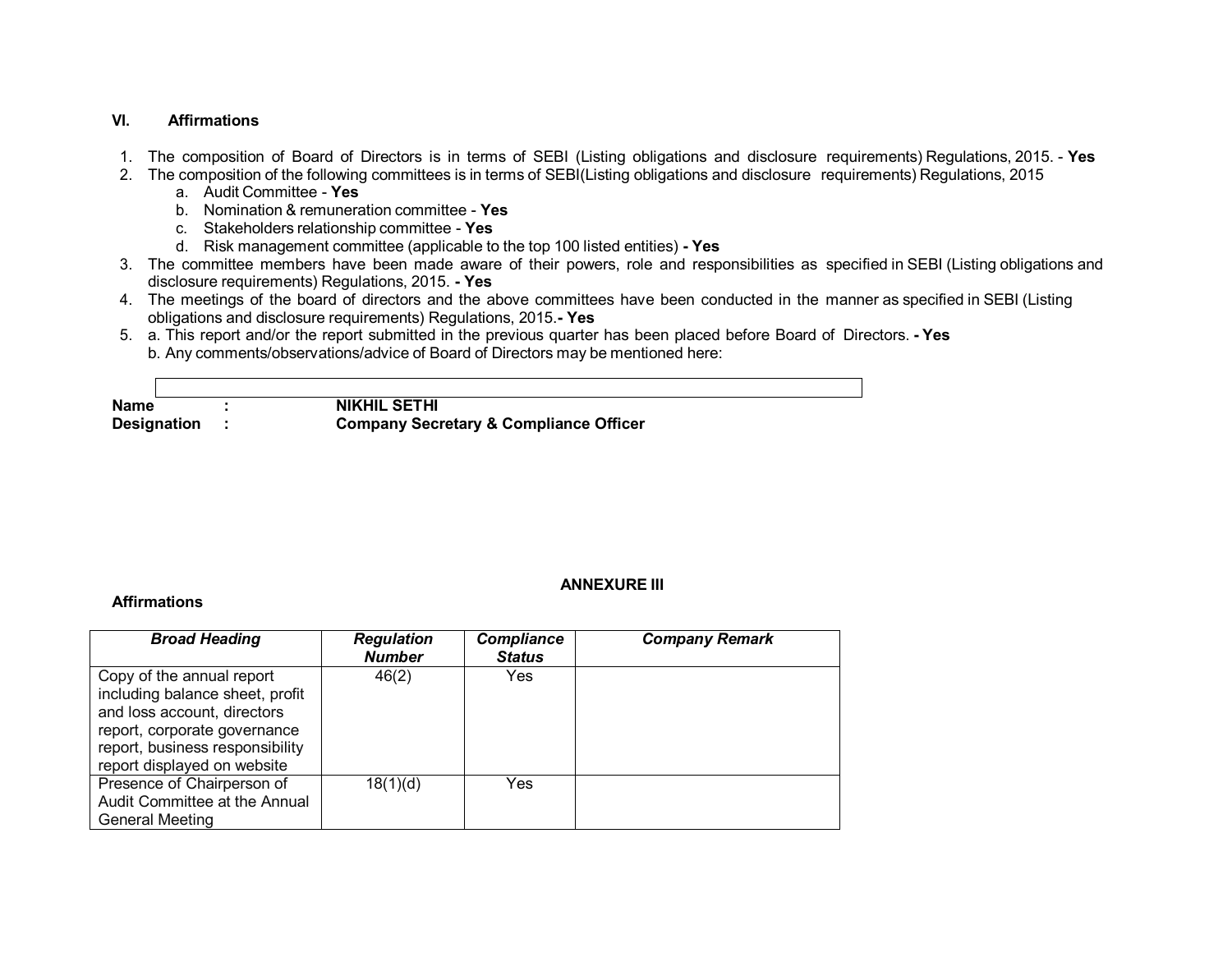| Presence of Chairperson of    | 19(3)             | Yes |  |
|-------------------------------|-------------------|-----|--|
| the nomination and            |                   |     |  |
| remuneration committee at the |                   |     |  |
| annual general meeting        |                   |     |  |
| Presence of Chairperson of    | 20(3)             | Yes |  |
| the Stakeholder Relationship  |                   |     |  |
| committee at the annual       |                   |     |  |
| general meeting               |                   |     |  |
| Whether "Corporate"           | $34(3)$ read with | Yes |  |
| Governance Report" disclosed  | para C of         |     |  |
| in Annual Report              | Schedule V        |     |  |

Note:

**Name** : **NIKHIL SETHI**<br> **Designation** : **Company Secr Designation : Company Secretary & Compliance Officer**

|                                                                                                |                           | <b>ANNEXURE IV</b>                           |
|------------------------------------------------------------------------------------------------|---------------------------|----------------------------------------------|
|                                                                                                | Lemon Tree Hotels Limited | 30-09-2021                                   |
|                                                                                                |                           |                                              |
| (A) Any loan or any other form of debt advanced by the listed entity directly or indirectly to |                           |                                              |
| Aggregate amount advanced during six months                                                    |                           | Balance outstanding at the end of six months |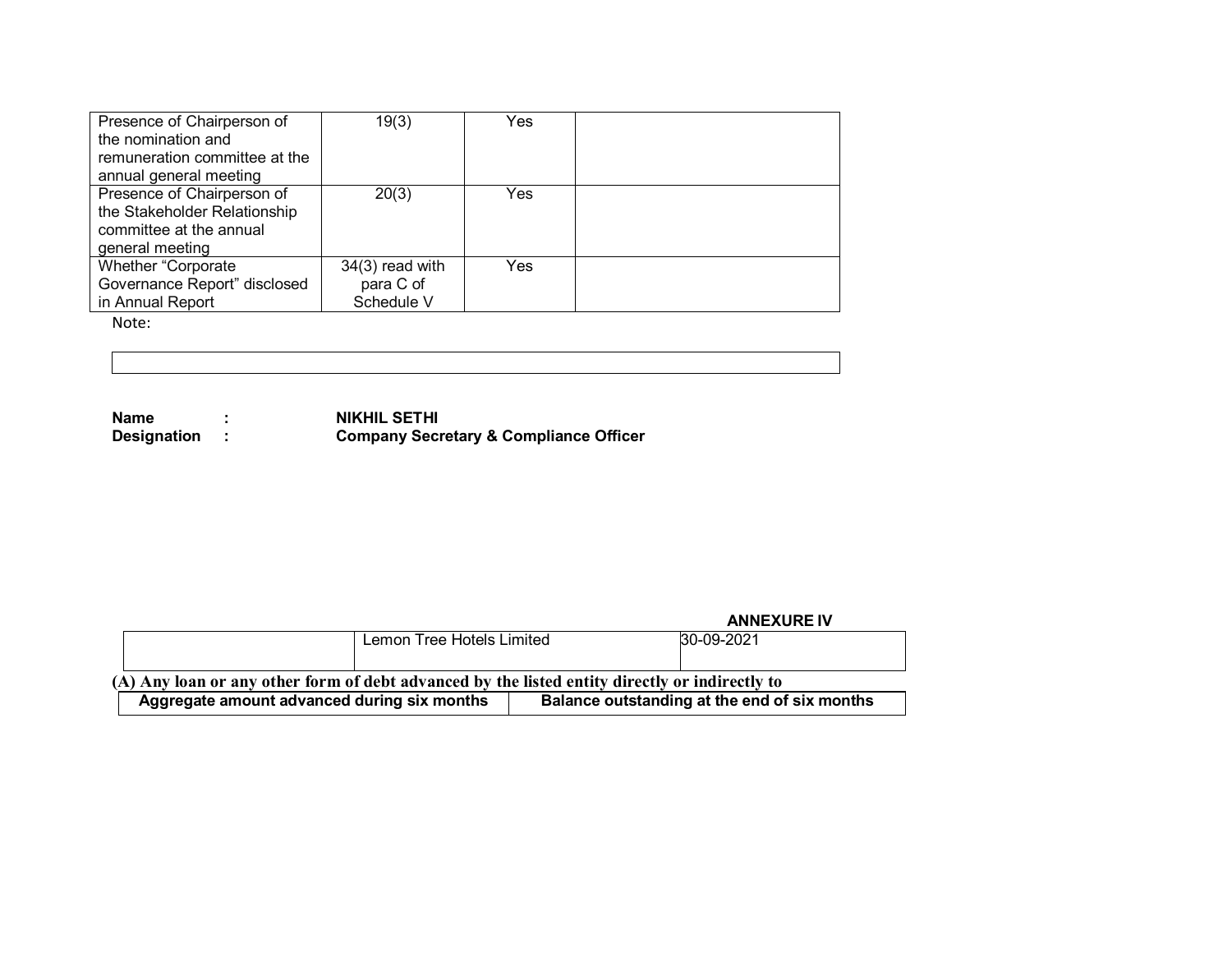| Promoter or<br>any other<br>entity<br>controlled by<br>them | Promoter<br>Group or<br>any other<br>entity<br>controlled<br>by them | <b>Directors</b><br>(including<br>relatives)<br>or any<br>other<br>entity<br>controlled<br>by them | <b>KMPs</b> or<br>any other<br>entity<br>controlled<br>by them | Promot<br>er or<br>any<br>other<br>entity<br>controll<br>ed by<br>them | Promoter<br>Group or<br>any other<br>entity<br>controlled<br>by them | Directors<br>(including<br>relatives) or<br>any other<br>entity<br>controlled by<br>them | <b>KMPs or any</b><br>other entity<br>controlled by<br>them |
|-------------------------------------------------------------|----------------------------------------------------------------------|----------------------------------------------------------------------------------------------------|----------------------------------------------------------------|------------------------------------------------------------------------|----------------------------------------------------------------------|------------------------------------------------------------------------------------------|-------------------------------------------------------------|
| 0                                                           | 0                                                                    | 0                                                                                                  | $\mathbf{0}$                                                   | -0                                                                     | $\mathbf 0$                                                          | 0                                                                                        | 0                                                           |

**(B) Any guarantee/ comfort letter (by whatever name called) provided by the listed entity directly or indirectly, in connection with any loan(s) or any other form of debt availed by:**

| <b>Entity</b>                                                                                                    | Type (guarantee, comfort letter<br>$etc.$ ) | Aggregate amount of<br>issuance during six<br>months | <b>Balance outstanding at the</b><br>end of six months (taking into<br>account any invocation) |
|------------------------------------------------------------------------------------------------------------------|---------------------------------------------|------------------------------------------------------|------------------------------------------------------------------------------------------------|
| Promoter<br><b>or</b><br>any other entity<br>controlled<br>by<br>them                                            | <b>NA</b>                                   | $\mathbf 0$                                          | $\Omega$                                                                                       |
| Promoter<br>Group or any<br>other<br>entity<br>controlled<br>by<br>them                                          | <b>NA</b>                                   | $\mathbf 0$                                          | $\Omega$                                                                                       |
| <b>Directors</b><br><i>(including</i><br>relatives)<br><b>or</b><br>any other entity<br>controlled<br>by<br>them | <b>NA</b>                                   | $\mathbf 0$                                          | $\Omega$                                                                                       |
| KMPs or any<br>other<br>entity<br>controlled<br>by<br>them                                                       | <b>NA</b>                                   | $\mathbf 0$                                          | $\Omega$                                                                                       |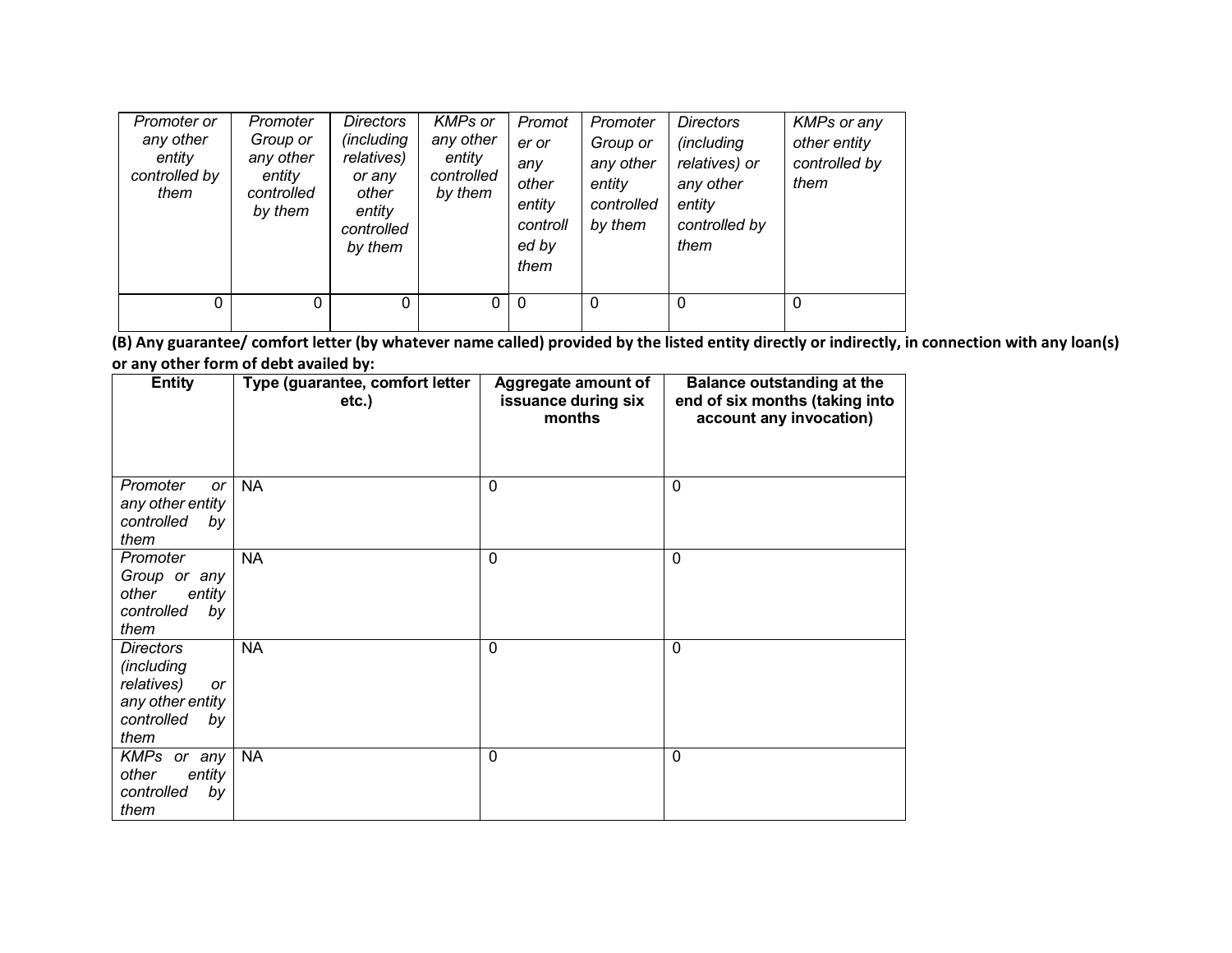**(C) Any security provided by the listed entity directly or indirectly, in connection with any loan(s) or any other form of debt availed by:**

| <b>Entity</b>                                                                                      | Type of Security (cash,<br>shares etc.) | Aggregate value of<br>security provided<br>during six months | <b>Balance outstanding at the</b><br>end of six months |
|----------------------------------------------------------------------------------------------------|-----------------------------------------|--------------------------------------------------------------|--------------------------------------------------------|
| Promoter or any<br>other<br>entity<br>controlled<br>by<br>them                                     | <b>NA</b>                               | $\mathbf 0$                                                  | 0                                                      |
| Promoter Group<br>other<br>or any<br>entity controlled<br>by them                                  | <b>NA</b>                               | $\mathbf 0$                                                  | 0                                                      |
| <b>Directors</b><br>(including<br>relatives) or any<br>other<br>entity<br>controlled<br>by<br>them | <b>NA</b>                               | $\mathbf 0$                                                  | 0                                                      |
| <b>KMPs</b><br>any<br>or<br>other<br>entity<br>controlled<br>by<br>them                            | <b>NA</b>                               | $\mathbf 0$                                                  | $\mathbf 0$                                            |

## **(D) If the Listed Entity would like to provide any other information the same may be indicated here**

#### **Affirmations**